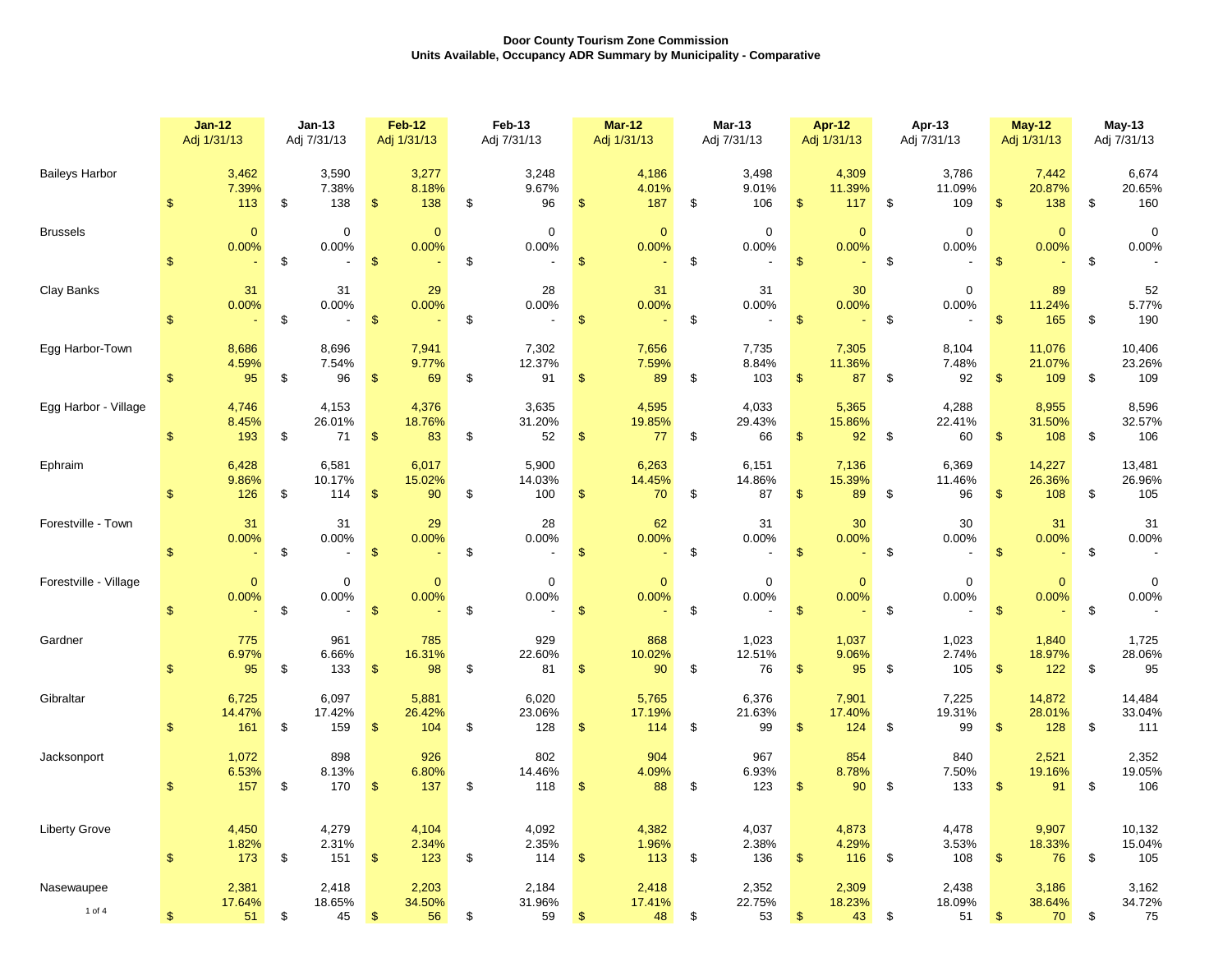|                                     | $Jan-12$<br>$Jan-13$<br>Adj 1/31/13<br>Adj 7/31/13 |                                                  | <b>Feb-12</b><br>Adj 1/31/13 |                                  | Feb-13<br>Adj 7/31/13 |                                  | <b>Mar-12</b><br>Adj 1/31/13 |                                  | Mar-13<br>Adj 7/31/13 |                                  | Apr-12<br>Adj 1/31/13 |                                  | Apr-13<br>Adj 7/31/13   |                                  | <b>May-12</b><br>Adj 1/31/13 |                                  | $May-13$<br>Adj 7/31/13 |                                    |    |                                    |
|-------------------------------------|----------------------------------------------------|--------------------------------------------------|------------------------------|----------------------------------|-----------------------|----------------------------------|------------------------------|----------------------------------|-----------------------|----------------------------------|-----------------------|----------------------------------|-------------------------|----------------------------------|------------------------------|----------------------------------|-------------------------|------------------------------------|----|------------------------------------|
| Sevastopol                          | \$                                                 | 5,265<br>13.71%<br>123                           | \$                           | 4,247<br>14.43%<br>137           | \$                    | 4,902<br>18.46%<br>97            | £.                           | 3,779<br>24.29%<br>117           | \$.                   | 5,188<br>22.61%<br>87            | \$                    | 4,238<br>25.77%<br>110           | \$.                     | 5,384<br>24.41%<br>104           | \$                           | 4,408<br>21.67%<br>99            |                         | 6,449<br>32.08%<br>113             | \$ | 5,696<br>31.46%<br>127             |
| Sister Bay                          | <sup>\$</sup>                                      | 10,252<br>7.91%<br>140                           | \$                           | 10,172<br>8.16%<br>149           | $\mathfrak{s}$        | 9,853<br>16.44%<br>78            | \$                           | 8,527<br>15.12%<br>88            | $\mathbf{s}$          | 10,313<br>11.03%<br>83           | \$                    | 8,767<br>14.00%<br>88            | $\mathbf{\mathfrak{L}}$ | 9,841<br>13.89%<br>91            | \$                           | 9,603<br>11.08%<br>85            | $\mathbf{F}$            | 14,280<br>24.34%<br>105            | \$ | 15,198<br>21.46%<br>105            |
| Sturgeon Bay - City                 | \$                                                 | 19,021<br>22.86%<br>68                           | \$                           | 18,749<br>24.11%<br>70           | \$                    | 18,052<br>29.91%<br>68           | \$                           | 17,251<br>31.21%<br>68           | £.                    | 19,464<br>28.25%<br>66           | \$                    | 18,419<br>32.43%<br>72           | \$.                     | 18,822<br>24.49%<br>76           | \$                           | 18,792<br>26.06%<br>71           | \$.                     | 19,706<br>34.50%<br>84             | \$ | 19,991<br>39.63%<br>80             |
| Sturgeon Bay - Town                 | <sup>\$</sup>                                      | 246<br>2.44%<br>316                              | \$                           | 245<br>2.45%<br>368              | $\mathbf{\$}$         | 263<br>3.04%<br>231              | \$.                          | 251<br>4.78%<br>211              | $\mathbf{s}$          | 186<br>4.30%<br>269              | \$                    | 248<br>6.05%<br>171              | $\mathbf{\mathfrak{L}}$ | 206<br>1.94%<br>205              | -\$                          | 237<br>4.64%<br>139              | <sup>\$</sup>           | 304<br>8.88%<br>152                | \$ | 390<br>13.08%<br>139               |
| Union                               | $\mathfrak{s}$                                     | $\mathbf 0$<br>0.00%<br>$\overline{\phantom{0}}$ | \$                           | $\mathbf 0$<br>0.00%             | $\mathfrak{s}$        | $\mathbf{0}$<br>0.00%            | \$                           | $\mathbf 0$<br>0.00%             | $\mathsf{\$}$         | $\mathbf{0}$<br>0.00%            | \$                    | $\mathbf 0$<br>0.00%             | $\mathbf{\$}$           | $\mathbf{0}$<br>0.00%            | \$                           | $\mathbf 0$<br>0.00%             |                         | 31<br>0.00%                        | \$ | 31<br>0.00%                        |
| Washington Island                   |                                                    | 1,079<br>8.34%<br>69                             | \$                           | 1,104<br>10.33%<br>59            | \$.                   | 1,146<br>5.76%<br>77             | \$                           | 1,184<br>3.63%<br>77             | \$.                   | 1,163<br>14.79%<br>53            | \$                    | 1,321<br>7.27%<br>71             | £.                      | 1,485<br>14.07%<br>72            | \$                           | 1,537<br>5.73%<br>73             |                         | 3,136<br>14.92%<br>66              | \$ | 3,802<br>13.55%<br>72              |
| Available<br>Filled<br>%<br>Average | \$                                                 | 74,650<br>9,266<br>12.41%<br>101                 | \$                           | 72,252<br>10,502<br>14.54%<br>96 |                       | 69,784<br>13,398<br>19.20%<br>80 | \$                           | 65,160<br>13,333<br>20.46%<br>83 |                       | 73,444<br>12,177<br>16.58%<br>77 | \$                    | 69,227<br>13,709<br>19.80%<br>82 |                         | 76,887<br>12,948<br>16.84%<br>90 | \$                           | 73,158<br>11,818<br>16.15%<br>81 |                         | 118,052<br>31,351<br>26.56%<br>103 | \$ | 116,203<br>32,117<br>27.64%<br>102 |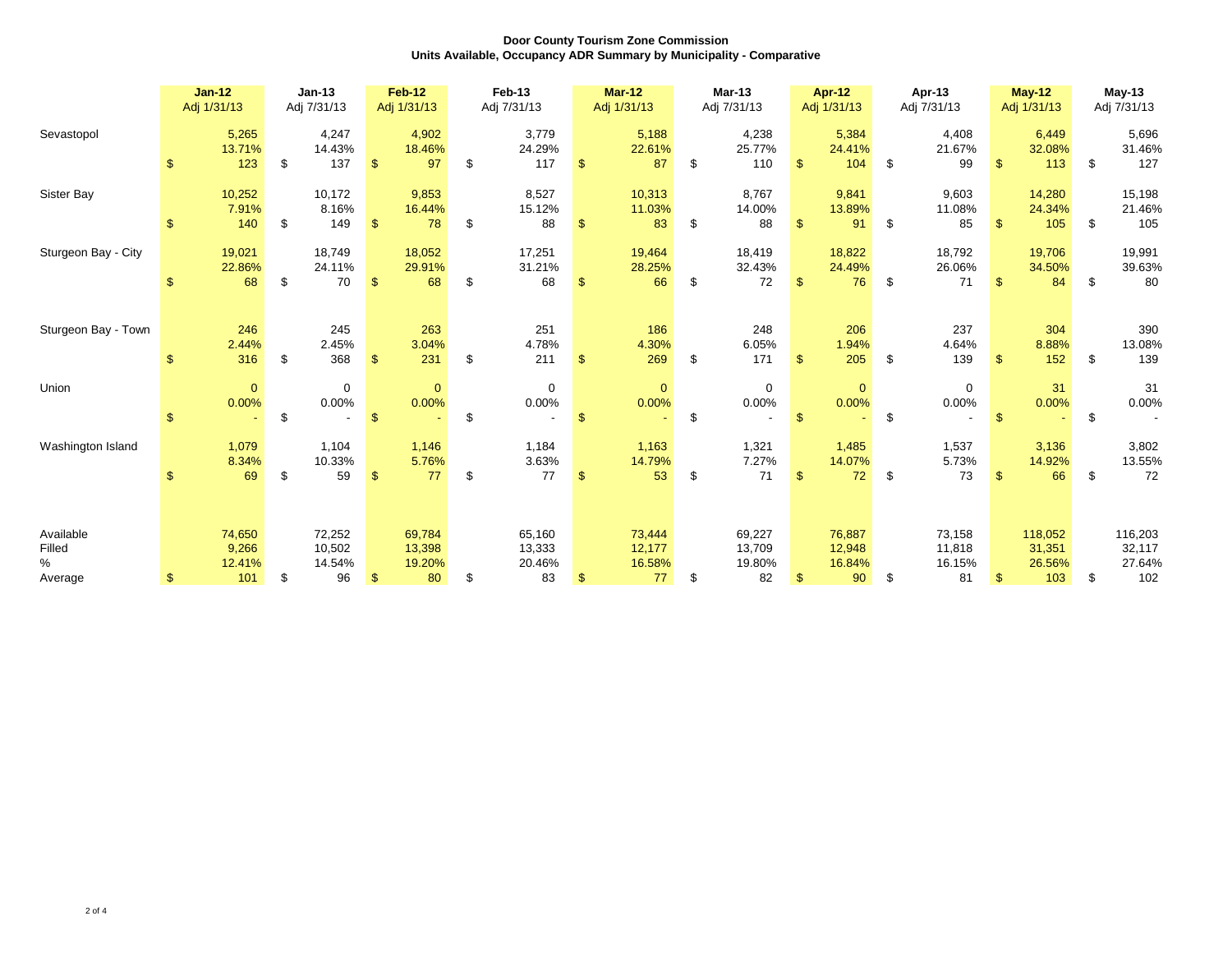|                       | $Jun-12$                               | <b>Jun-13</b>                | $Jul-12$                     | <b>Jul-13</b>                | <b>Aug-12</b>                | Aug-13                       | <b>Sep-12</b>                | <b>Sep-13</b>                | <b>Oct-12</b>                          | Oct-13                       |
|-----------------------|----------------------------------------|------------------------------|------------------------------|------------------------------|------------------------------|------------------------------|------------------------------|------------------------------|----------------------------------------|------------------------------|
|                       | Adj 1/31/13                            | Unadj                        | Adj 1/31/13                  | Unadj                        | Adj 1/31/13                  | Unadi                        | Adj 1/31/13                  | Unadj                        | Adj 1/31/13                            | Unadj                        |
| <b>Baileys Harbor</b> | 8,331                                  | 7,873                        | 8,901                        | 9,355                        | 8,897                        | 8,584                        | 8,369                        | 8,727                        | 8,163                                  | 5,802                        |
|                       | 41.77%                                 | 40.48%                       | 73.54%                       | 67.07%                       | 64.99%                       | 68.35%                       | 42.60%                       | 39.98%                       | 37.18%                                 | 43.61%                       |
|                       | $\mathfrak{s}$                         | \$                           | \$                           | \$                           | \$                           | \$                           | \$                           | \$                           | $\mathfrak{S}$                         | \$                           |
|                       | 161                                    | 176                          | 188                          | 187                          | 191                          | 198                          | 174                          | 173                          | 168                                    | 172                          |
| <b>Brussels</b>       | $\overline{0}$                         | $\mathbf 0$                  | $\overline{0}$               | $\mathbf 0$                  | $\overline{0}$               | $\mathbf 0$                  | $\Omega$                     | $\mathbf 0$                  | $\mathbf{0}$                           | $\mathbf 0$                  |
|                       | 0.00%                                  | 0.00%                        | 0.00%                        | 0.00%                        | 0.00%                        | 0.00%                        | 0.00%                        | 0.00%                        | 0.00%                                  | 0.00%                        |
|                       | $\mathfrak{L}$                         | \$                           | $\mathsf{\$}$                | $\mathfrak s$                | \$                           | \$                           | $\mathfrak{s}$               | \$                           | $\mathsf{\$}$                          | \$                           |
| Clay Banks            | 90                                     | 120                          | 124                          | 155                          | 124                          | 155                          | 120                          | 147                          | 155                                    | 155                          |
|                       | 15.56%                                 | 28.33%                       | 45.97%                       | 54.84%                       | 58.06%                       | 49.68%                       | 25.00%                       | 19.73%                       | 16.13%                                 | 33.55%                       |
|                       | $\mathbb{S}$                           | 208                          | \$                           | \$                           | $\frac{1}{2}$                | \$                           | \$                           | \$                           | \$                                     | \$                           |
|                       | 239                                    | \$                           | 192                          | 239                          | 230                          | 194                          | 217                          | 168                          | 176                                    | 180                          |
| Egg Harbor-Town       | 11,085                                 | 10,416                       | 11,345                       | 11,645                       | 11,288                       | 10,806                       | 10,998                       | 10,681                       | 10,897                                 | 11,120                       |
|                       | 43.00%                                 | 45.70%                       | 72.68%                       | 67.61%                       | 68.17%                       | 71.15%                       | 43.40%                       | 41.72%                       | 43.29%                                 | 43.65%                       |
|                       | $\mathfrak{S}$                         | \$                           | \$                           | \$                           | $\frac{2}{3}$                | \$                           | \$                           | \$                           | $\mathfrak{S}$                         | \$                           |
|                       | 154                                    | 141                          | 172                          | 179                          | 170                          | 171                          | 151                          | 151                          | 145                                    | 148                          |
| Egg Harbor - Village  | 11,127                                 | 11,020                       | 11,472                       | 11,572                       | 11,348                       | 10,684                       | 11,133                       | 10,944                       | 10,171                                 | 11,383                       |
|                       | 54.37%                                 | 44.62%                       | 76.60%                       | 73.59%                       | 74.17%                       | 76.06%                       | 58.75%                       | 58.94%                       | 50.33%                                 | 49.59%                       |
|                       | \$                                     | \$                           | \$                           | \$                           | \$                           | \$                           | \$                           | \$                           | \$                                     | \$                           |
|                       | 122                                    | 154                          | 166                          | 170                          | 165                          | 176                          | 136                          | 136                          | 144                                    | 148                          |
| Ephraim               | 15,499                                 | 14,872                       | 16,184                       | 16,233                       | 16,285                       | 14,507                       | 15,544                       | 13,941                       | 14,251                                 | 13,684                       |
|                       | 51.07%                                 | 50.13%                       | 75.82%                       | 74.19%                       | 76.90%                       | 76.80%                       | 53.69%                       | 59.65%                       | 52.40%                                 | 54.04%                       |
|                       | $\mathfrak{S}$                         | \$                           | \$                           | \$                           | $\frac{1}{2}$                | \$                           | \$                           | \$                           | $\frac{1}{2}$                          | \$                           |
|                       | 128                                    | 134                          | 163                          | 164                          | 158                          | 164                          | 149                          | 143                          | 143                                    | 157                          |
| Forestville - Town    | 30<br>10.00%<br>$\mathbf{\$}$<br>267   | 0<br>0.00%<br>\$             | 31<br>0.00%<br>\$            | 31<br>9.68%<br>\$<br>208     | 31<br>0.00%<br>$\frac{1}{2}$ | 31<br>12.90%<br>\$<br>200    | 30<br>0.00%<br>$\mathbb{S}$  | $\mathbf 0$<br>0.00%<br>\$   | 31<br>0.00%<br>$\mathbf{\$}$           | 0<br>0.00%<br>\$             |
| Forestville - Village | $\mathbf{0}$<br>0.00%<br>$\mathsf{\$}$ | 0<br>0.00%<br>\$<br>$\sim$   | $\mathbf{0}$<br>0.00%<br>\$  | $\mathbf 0$<br>0.00%<br>\$   | $\mathbf{0}$<br>0.00%<br>\$  | $\mathbf 0$<br>0.00%<br>\$   | $\mathbf{0}$<br>0.00%<br>\$  | 0<br>0.00%<br>\$             | $\mathbf{0}$<br>0.00%<br>$\frac{1}{2}$ | $\mathbf 0$<br>0.00%<br>\$   |
| Gardner               | 1,877                                  | 1,728                        | 1,916                        | 1,768                        | 1,881                        | 1,912                        | 1,668                        | 1,863                        | 1,645                                  | 1,763                        |
|                       | 17.05%                                 | 32.87%                       | 39.51%                       | 45.93%                       | 51.57%                       | 39.12%                       | 34.23%                       | 19.00%                       | 18.30%                                 | 16.28%                       |
|                       | $\mathfrak{s}$                         | \$                           | \$                           | \$                           | $\frac{1}{2}$                | \$                           | \$                           | \$                           | $\mathfrak{s}$                         | \$                           |
|                       | 187                                    | 99                           | 132                          | 109                          | 107                          | 125                          | 86                           | 122                          | 95                                     | 116                          |
| Gibraltar             | 16,272                                 | 15,645                       | 17,040                       | 16,591                       | 17,119                       | 19,558                       | 16,380                       | 16,114                       | 16,578                                 | 15,278                       |
|                       | 55.60%                                 | 60.32%                       | 80.33%                       | 80.64%                       | 78.16%                       | 69.34%                       | 62.57%                       | 62.75%                       | 53.80%                                 | 60.92%                       |
|                       | $\mathfrak{L}$                         | \$                           | \$                           | \$                           | $\mathfrak{S}$               | \$                           | \$                           | \$                           | $\mathfrak{s}$                         | \$                           |
|                       | 136                                    | 144                          | 165                          | 169                          | 164                          | 168                          | 137                          | 149                          | 142                                    | 146                          |
| Jacksonport           | 2,827                                  | 2,660                        | 3,004                        | 2,855                        | 3,224                        | 3,033                        | 2,759                        | 2,585                        | 2,448                                  | 2,676                        |
|                       | 41.95%                                 | 39.62%                       | 72.90%                       | 72.19%                       | 67.18%                       | 72.21%                       | 39.40%                       | 32.30%                       | 36.81%                                 | 25.90%                       |
|                       | $\mathfrak{S}$                         | 136                          | \$                           | \$                           | 184                          | \$                           | \$                           | 124                          | \$                                     | 131                          |
|                       | 142                                    | \$                           | 165                          | 184                          | \$                           | 173                          | 136                          | \$                           | 95                                     | \$                           |
| <b>Liberty Grove</b>  | 12,064                                 | 12,023                       | 13,398                       | 12,555                       | 12,565                       | 11,211                       | 11,931                       | 11,733                       | 11,552                                 | 11,157                       |
|                       | 34.06%                                 | 33.20%                       | 57.82%                       | 60.63%                       | 58.70%                       | 62.55%                       | 38.92%                       | 34.71%                       | 34.83%                                 | 38.97%                       |
|                       | $\mathbf{\$}$                          | 137                          | 160                          | \$                           | $\frac{1}{2}$                | 153                          | $\mathbb{S}$                 | \$                           | 125                                    | \$                           |
|                       | 128                                    | \$                           | \$                           | 165                          | 153                          | \$                           | 120                          | 131                          | $\mathfrak{L}$                         | 125                          |
| Nasewaupee<br>3 of 4  | 3,396<br>53.68%<br>\$<br>99            | 3,265<br>57.46%<br>102<br>\$ | 3,596<br>73.19%<br>\$<br>132 | 3,449<br>66.60%<br>\$<br>137 | 3,643<br>68.49%<br>\$<br>128 | 2,385<br>62.68%<br>\$<br>145 | 3,379<br>39.95%<br>\$<br>119 | 3,260<br>40.03%<br>\$<br>113 | 2,134<br>29.10%<br>\$<br>121           | 1,999<br>32.07%<br>\$<br>120 |